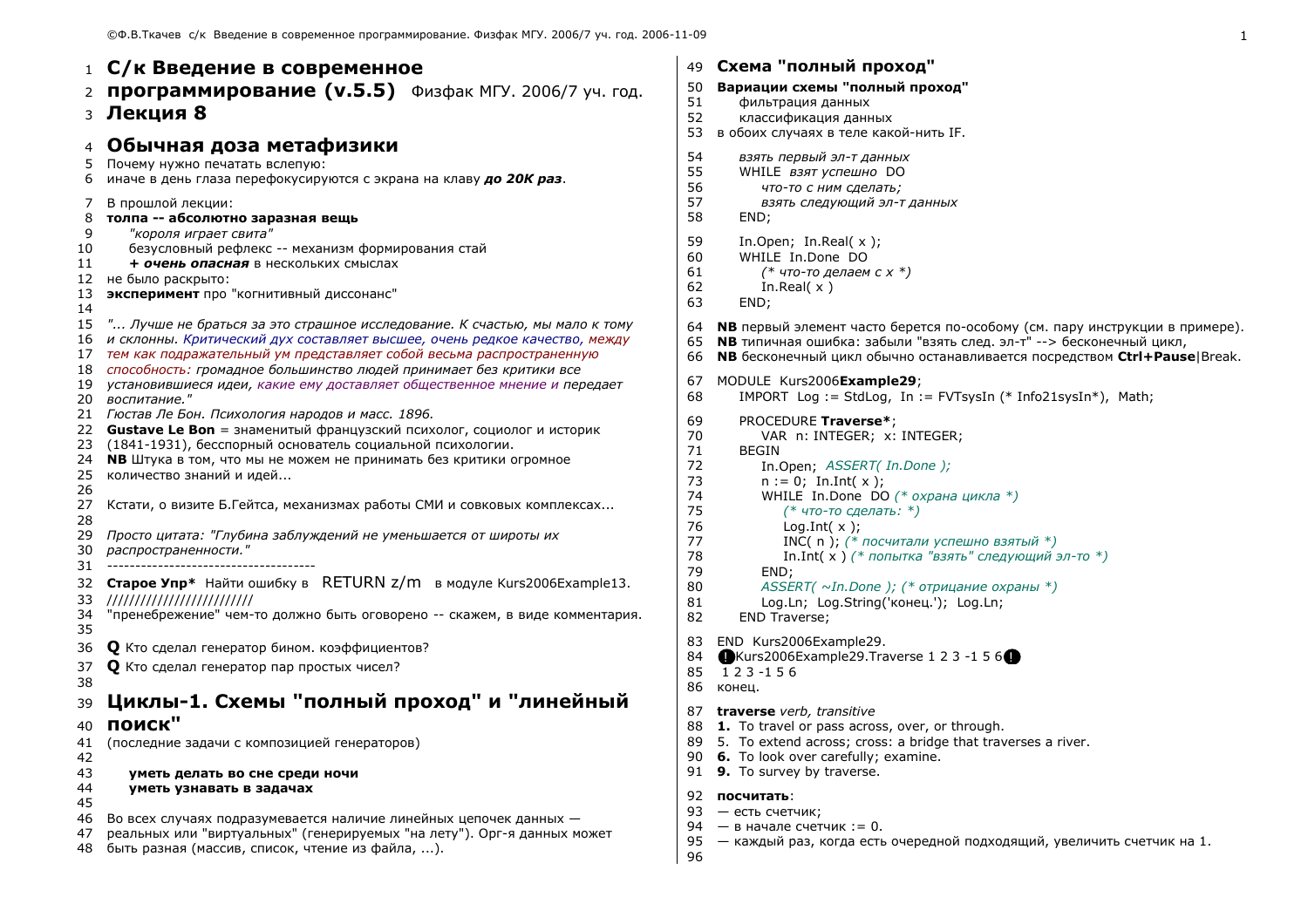| 97  | <b>NB</b> Только кажется, что просто: сколько наблюдено циклов, где в начале 1, |
|-----|---------------------------------------------------------------------------------|
| 98  | потом у людей болит голова, где прибавлять 1 -- в начале тела, в конце, или     |
| 99  | после цикла вычесть 1 -- иногда вычесть, иногда не надо*?:%; Nº;";%*?           |
| 100 | Причина Программер слишком поглащен конкретными частями цикла, забывая          |
| 101 | про картину в целом — постоянная ошибка, всегда, во всех задачах — в науке,     |
| 102 | в бизнесе,  (= неумение подниматься над уровнем 1, т.к. "картина в целом" -     |
| 103 | - всегда абстракция).                                                           |
| 104 | Типичные применения                                                             |
| 105 | — Преобразование данных из одного формата в другой.                             |
| 106 | – Вычисление интегральных х-к (всякого рода статистика).                        |
| 107 | Вариация: <b>фильтрация</b>                                                     |
| 108 | взять первый эл-т данных                                                        |
| 109 | WHILE <i>взят успешно</i> DO                                                    |
| 110 | IF эл-т удовл. свойству THEN                                                    |
| 111 | куда-то его деть (например, напечатать в Log)                                   |
| 112 | END;                                                                            |
| 113 | взять следующий эл-т данных                                                     |
| 114 | END;                                                                            |
| 115 | In.Open; In.Real $(x)$ ;                                                        |
| 116 | WHILE In.Done DO                                                                |
| 117 | IF $x > 0$ THEN                                                                 |
| 118 | Log. Real(x)                                                                    |
| 119 | END;                                                                            |
| 120 | In. Real $(x)$                                                                  |
| 121 | END;                                                                            |
| 122 | Типичные применения                                                             |
| 123 | — Отбор кандидатов (например, при обработке событий с детектора                 |
| 124 | космических лучей: отсеивание событий, пришедших сверху [снизу идут почти       |
| 125 | только нейтрино]).                                                              |
| 126 | — Как правило, критерий отбора плохо определен (что значит, сверху?) -- надо    |
| 127 | оптимизировать его (подбирать предельные углы для "сверху"), чтобы              |
| 128 | максимизировать отношение сигнал/шум.                                           |
| 129 | Вариация: классификация                                                         |
| 130 | взять первый эл-т данных                                                        |
| 131 | WHILE <i>взят успешно</i> DO                                                    |
| 132 | IF эл-т удовл. свойству THEN                                                    |
| 133 | куда-то его деть (напр., просуммировать)                                        |
| 134 | ELSIF <i>другое свойство</i> THEN                                               |
| 135 | деть в другое место (напр., в другую сумму)                                     |
| 136 | .                                                                               |
| 137 | <b>ELSE</b>                                                                     |
| 138 | деть в куда-то еще (напр., в Log)                                               |
| 139 | END;                                                                            |
| 140 | взять следующий эл-т данных                                                     |
| 141 | END;                                                                            |
| 142 | Применения: классификация событий (напр., по кол-ву "адронных струй").          |

# 143 Схема "линейный поиск"

- 144 Важнейший нетривиальный цикл. 145 Основан на укороченном вычислении логических выражений.
- 146 Задача. Найти во входном потоке (целые числа) отрицательное.
- 147 **NB** Что значит "найти"? Знать где (+знать что) позиция (+значение).
- 148 Огромное количество (под)задач входит в эту категорию.
- 149 **NB** Что есть "позиция"? смещение = offset = кол-во эл-тов до.
- 150 Не порядковый номер. Всегда.
- 151 И не надо ничего больше выдумывать.
- 152 MODULE Kurs2006Example30; (\* СХЕМА ЛИНЕЙНОГО ПОИСКА \*) IMPORT Loq := StdLoq, In := FVTsysIn (\* Info21sysIn\*), Math; 153
- 154 PROCEDURE Find\*:
- 155 VAR n: INTEGER: x: INTEGER:
- 156 BEGIN In.Open; ASSERT( In.Done );
- 157  $n := 0;$  In.Int( x ); 158
	- WHILE In Done &  $\sim$  ( $x$  < 0) DO (\* *охрана цикла* \*)
		- INC( n): (\* посчитали пройденный, т.е. не удовлетворяющий:
			- раз мы в тело цикла "провалились", значит,  $\sim (x < 0)^{*}$ )
	- In.Int $(x)$ END:
	- $(*$  выполняется отрицание охраны, т.е. охрана = FALSE: \*)
- 164 ASSERT( $\sim$ In.Done OR ( $x < 0$ ));
- 165 (\* обработка окончания: \*)
- 166 IF In Done THEN
	- Log.String('кол-во неотрицат.:'); Log.Int( n ); Log.Ln;
		- Log.String('найденное:'); Log.Int( x ); Log.Ln;
- 169 **FLSE** 170

159

160

161

162

163

167

168

- Log.String('не нашли, что искали.'); Log.Ln;
- 171 END:
- 172 END Find:
- 173 END Kurs2006Example30. Kurs2006Example30.Find 1 2 3 -1 5 6
- 174 кол-во неотрицат.: 3
- 175 найденное: -1
- 176 Общая схема (знать назубок)
- 177 взять первый кандидат;
- 178 WHILE (ограничение поиска) & ~(условие поиска) DO
- 179 что-то сделать для проверенного кандидата;
- 180 взять очередной кандидат
- 181 END:
- 182 (\* вышли из ограничения ИЛИ нашли \*)
- ASSERT( ~(ограничение поиска) OR (условие поиска) ); -- не обязательно --183
- 184 может быть дорого.
- 185 IF ограничение поиска THEN
- 186 действия при успехе
- 187 **FLSE**
- 188 действия при НЕуспехе
- 189 END; 190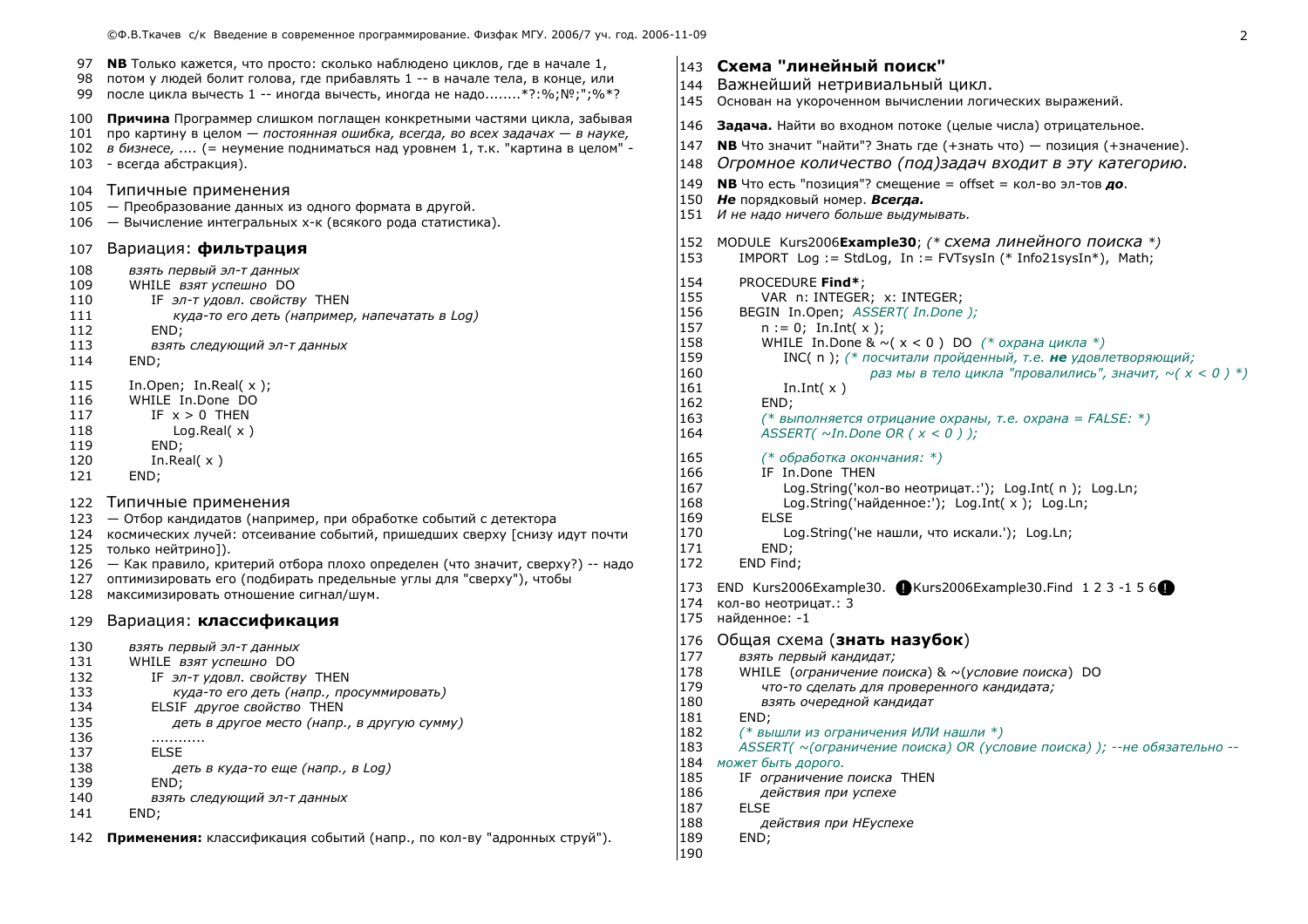- 2) вычисление логического ИЛИ для однородной группы условий (логич. 238 выражение с квантором "существует") — ищем первое условие, где TRUE. **Упр** Проверить положительность всех чисел в потоке (поток ввода, через In). явно выписать вычисляемый предикат; реализовать код. 241 Упр Проверить, что числа в потоке идут по возрастанию. явно выписать вычисляемый предикат: реализовать код. 243 Упр Проверить, что числа в потоке идут по неубыванию. явно выписать вычисляемый предикат; реализовать код. +Упр Найти в потоке пару подряд идущих отрицательных чисел. +Упр Найти в потоке пару подряд идущих простых чисел. Начиная писать любой цикл, спросить себя: который из этих двух? 248 Иногда схема поиска в задачах, где речь идет не о поиске, а о полном проходе. 249 Например: вычислить корень для всех положительных чисел в 250 последовательности, причем последовательность ограничена нулем: In.Open: ASSERT( In.Done ): In.Real $(x)$ ; WHILE In Done &  $\sim$  ( $\times$  # 0) DO (\* вычисляем корень \*) In Real( $x$ ) (\* в таких случаях отсутствие нуля -- ошибка. и обработка окончания вырождается в проверку: \*) ASSERT( In.Done ); 260 Упр\* Исследовать свои решения для генератора пар простых чисел на предмет 261 схемы поиска. 262 Упр\* Кто еще не делал - делать! 263 Обратно: некоторые "поиски" на самом деле суть варианты полного прохода. 264 Пример Найти максимальное значение в последовательности. 265 Для любого х из последовательности, у > = х. Т.е. мы должны просмотреть все х. PROCEDURE Max: VAR x. v: INTEGER: In.Open; ASSERT( In.Done ); In.Int $(x)$ : WHILE In.Done DO IF  $x > y$  THEN
- 272
- 273  $y := x$ 274 END:

**BEGIN** 

- 275 In.Int $(x)$ ;
- 276 END:

237

239

240

242

244

245

246

247

251

252

253

254

255

256

257

258

259

266

267

268

269

270

271

END:

- 277  $Log.int(y)$
- 278 END Max:
- 279 Упр Написать программу поиска максимума и минимума:
- 280 1) за один проход по данным;
- 281 2) и чтобы поменьше сравнений.

234 Связь с кванторами обшности:

231 масштабируются лучше всего.

191 **NB** Порядок двух условий важен!

исправлениях!), ставить  $\sim$ ,

202 Ищем делитель между 2 и корень(N)

VAR n: INTEGER;

кандидат:  $= 2$ :

IMPORT Log := StdLog, Math;

203 MODULE Kurs2006Example31:

PROCEDURE Do\*:

**BEGIN** 

END:

**FLSE** 

END:

END Do:

через TCP/IP.

Loa.Ln

222 END Kurs2006Example31.

227 в лиспе; мы и так подчеркнем.)

229 [LAN]; глобальная сеть [WAN]).

193 отсутствие — **расстрел.** 

197

198

200

204

205

206

207

208

209

210

211

212

213

214

215

216

217

218

219

220

221

224

233

192 **NB** IF в конце (или присваивание BOOLEAN) обязателен! За

195 **NB** Применяя, четко сформулировать каждый элемент схемы.

196 **NB** Условия ограничения и поиска копировать (даже при

**избегать** преобразований  $\sim$ ( $x < 0$ ) в ( $x > = 0$ ).

VAR кандидат: INTEGER; корень: REAL;

 $n := 131$ ; Log.Int(n); Log.Ln;

IF кандидат  $\leq$  корень THEN

Log.String('простое');

223 Упр Уметь воспроизводить как дышать.

Log.String('есть сомножитель');

корень := Math.Sqrt( n );

INC(кандидат)

194 **NB** Успех поиска распознается по выполнению условия ограничения!

199 Глаз должен непосредственно видеть. "Спрятали" чего -- сразу шанс ошибок.

WHILE (кандидат <= корень) & ~( (n MOD кандидат) = 0) DO

Kurs2006Example31.Do

Полный проход + схема поиска = 98% всех циклов.

226 обработка -- самый важный элемент построения алгоритмов. (Подчеркивается

228 **NB** Иерархия памяти (регистры; кэш; RAM; кэш диска; диск; локальная сеть

230 **NB** Алгоритмы, построенные на последовательной обработке,

232 Пример: "подкачка" файлов в файловом кэше ОСи. Аналогично поток данных

225 Причина (одна из); последовательности всех сортов и последовательная

201 Другой пример. Проверить простоту заданного целого n.

- 235 1) вычисление логического И для однородной группы условий (логич.
- 236 выражение с квантором "для любого") ищем первое условие, где FALSE.

3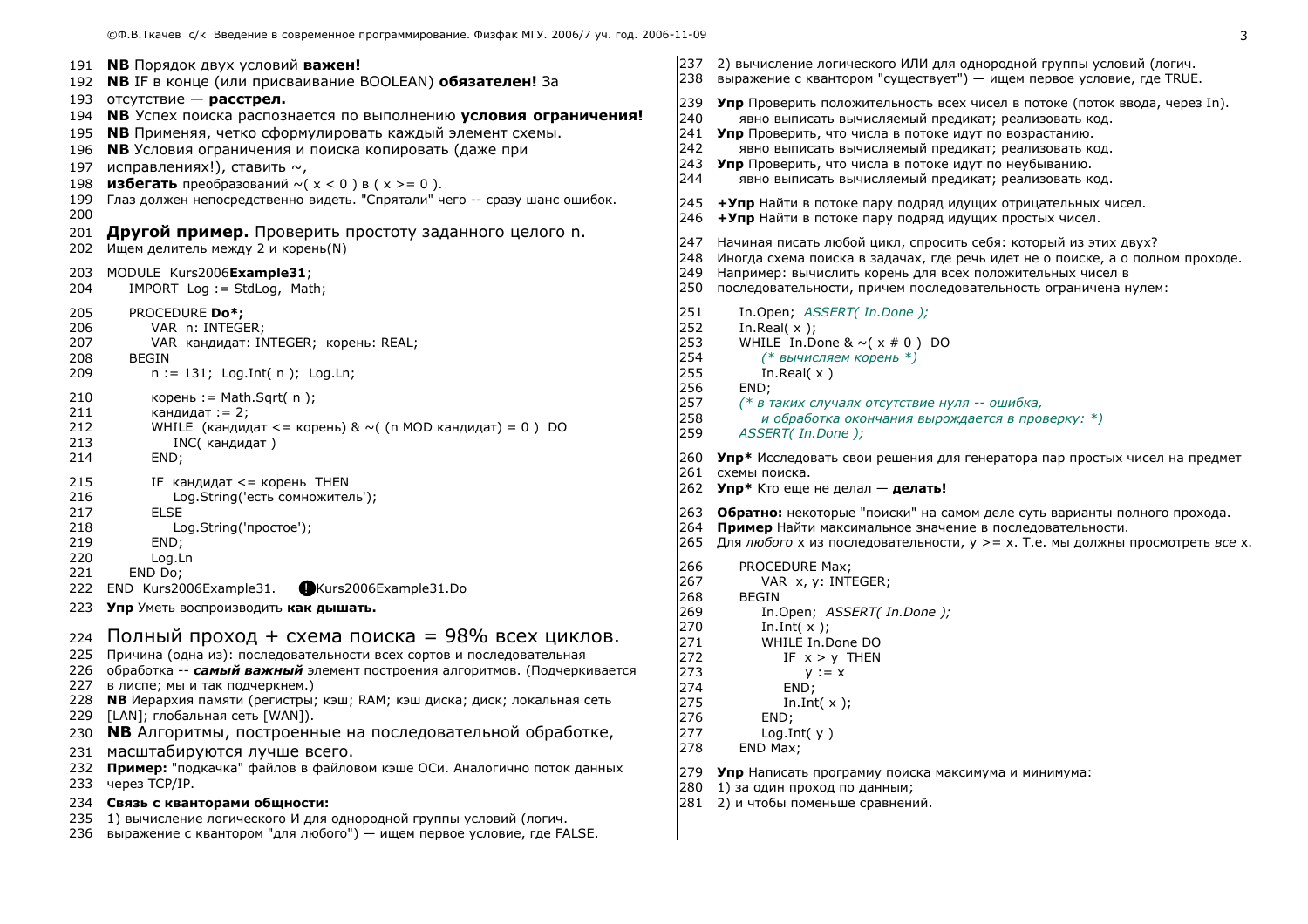282 Организация численных "поисков" 283 Организовывать по этой же схеме -- хотя там нет жесткого ограничения поиска 284 (т.к. нет прямого перебора множества -- оно слишком велико), и есть момент 285 УСЛОВНОСТИ. ЧТО ЕСТЬ ОГРАНИЧЕНИЕ ПОИСКА, А ЧТО -- УСЛОВИЕ ПОИСКА. 286 Пример: Задача Поиск корня методом деления пополам. 287 Корректное условие для начала поиска: a < b, f(a) и f(b) имеют разные знаки. 288 Итерации: с : = ( b - а )/2; в зависимости от знака  $f(c)$ , либо а : = с, либо b : = с -289 - чтобы можно было продолжить цикл. 290 Продолжать, покуда ... в матанализе условие окончание не оговаривается. 291 Варианты: 292 количество итераций не больше N; 293  $|b - a| < eps$ ; 294  $MAX( |f(a)|, |f(b)| ) < eps$ ; 295 Что из них взять в качестве "ограничения поиска", что в качестве "условия 296 поиска" -- момент произвола. Зависит от задачи. Use your judgment. 297 Но раз решив -- выстроить цикл четко по схеме. 298 Кстати Снова видим множество возможностей. Пытаться запихнуть их все в 299 "универсальную" процедуру -- программист замучается согласовывать все 300 варианты, а клиенты замучаются понимать, когда и что делать, и когда что 301 получается. 302 KEEP IT SIMPLE, STUPID! 303 Во всяком случае, "заливать" все в стандартную форму... **304 Пусть** 305 Ограничение: число шагов (чтобы не было бесконечного цикла). 306 Условие поиска: сумма абс. значений двух границ < заданного малого числа. 307 Переводим на язык схемы поиска: 308 "Элемент" — пара а, b такая, что fa \* fb < 0, либо fa = fb = 0. 309 Ищем пару а, b такую, что оба значения fa и fb малы (feps); 310 Ограничение: количество сделанных шагов не больше N. 311 Весь шаг цикла - построение и переход к очередной паре методом деления 312 пополам. 313 MODULE Kurs2006Example32: 314 IMPORT Log := StdLog, Math; 315 PROCEDURE Fun ( x: REAL ): REAL; 316 VAR res: REAL: 317 **BEGIN** 318 res := Math.Sin( $x$ ) + 0.1; 319 **RETURN** res 320 END Fun; 321 PROCEDURE Do\*: 322 VAR a, b, c, fa, fb, fc: REAL; n, N: INTEGER; feps: REAL; 323 **BEGIN** 324  $N := 100$ ; feps := 1.0E-6; 325  $a := -1$ : fa := Fun(a): 326  $b := +1$ ; fb := Fun( b ): 327 ASSERT( $a < b$ , 20); ASSERT( $fa * fb < 0$ , 21); 328  $n := 0$ ; (\* количество уже сделанных шагов \*)

```
329
          WHILE (n < N) & ~ (ABS (fa) + ABS (fb) < feps) DO
330
             INC(n):
331
             c := (a + b) / 2; fc := Fun(c);
332
             IF fc = 0 THEN
333
                a := c; b := c; fa := fc; fb := fc;
334
             ELSIF fa * fc < 0 THEN
335
                b := c; fb := fc;
336
             ELSE
337
                a := c; fa := fc;
338
             END:
339
          END:
340
          IF n < N THEN
341
             Log.Real(a); Log.Real(fa); Log.Ln;
342
             Log.Real(b); Log.Real(fb); Log.Ln;
343
          FLSE
344
             Log.String("not found."); Log.Ln;
345
          FND:
346
       FND Do:
347
    END Kurs2006Example32. Kurs2006Example32.Do
348
     -0.1001682281494141 -8.029427443253441E-7
349
     -0.1001672744750977 1.45951188104409E-7
350 Упр Уметь воспроизволить как дышать.
351 Упр Переделать для более сложного ограничения поиска ( n < N) & (ABS( a -
352 \quad b \le eps \le353 Упр Кто не хочет корни искать, пусть ищет минимум.
         Профессионализм - это отсутствие лишних движений
354
         при выполнении четко поставленной задачи.
355
    Циклы REPEAT, FOR, LOOP
356
357 REPEAT, FOR - для выразительности в частных случаях.
358 LOOP - для оптимизации; для Дейкстра-циклов "общего вида".
359 Цикл REPEAT
360
       REPEAT
361
          тело цикла -- последовательность операторов
362
       UNTIL условие окончания;
363
       ASSERT(условие окончания);
```
- 364 **NB** Почти эквивалентен циклу WHILE, отличия больше косметические.
- 365 Единственное существенное отличие: тело выполняется хотя бы один раз.
- З66 **NB** Достоинство в плане читабельности:
- 367 условие окончания выглядит ровно так, как после цикла (без  $\sim$ ).

## 368 **Цикл FOR**

- 369 Пока только информация на будущее.
- 370 в О/КП определяется через WHILE
- 371 FOR  $i := xx$  [BY zz] TO yy DO
- 372 тело
- 373 END: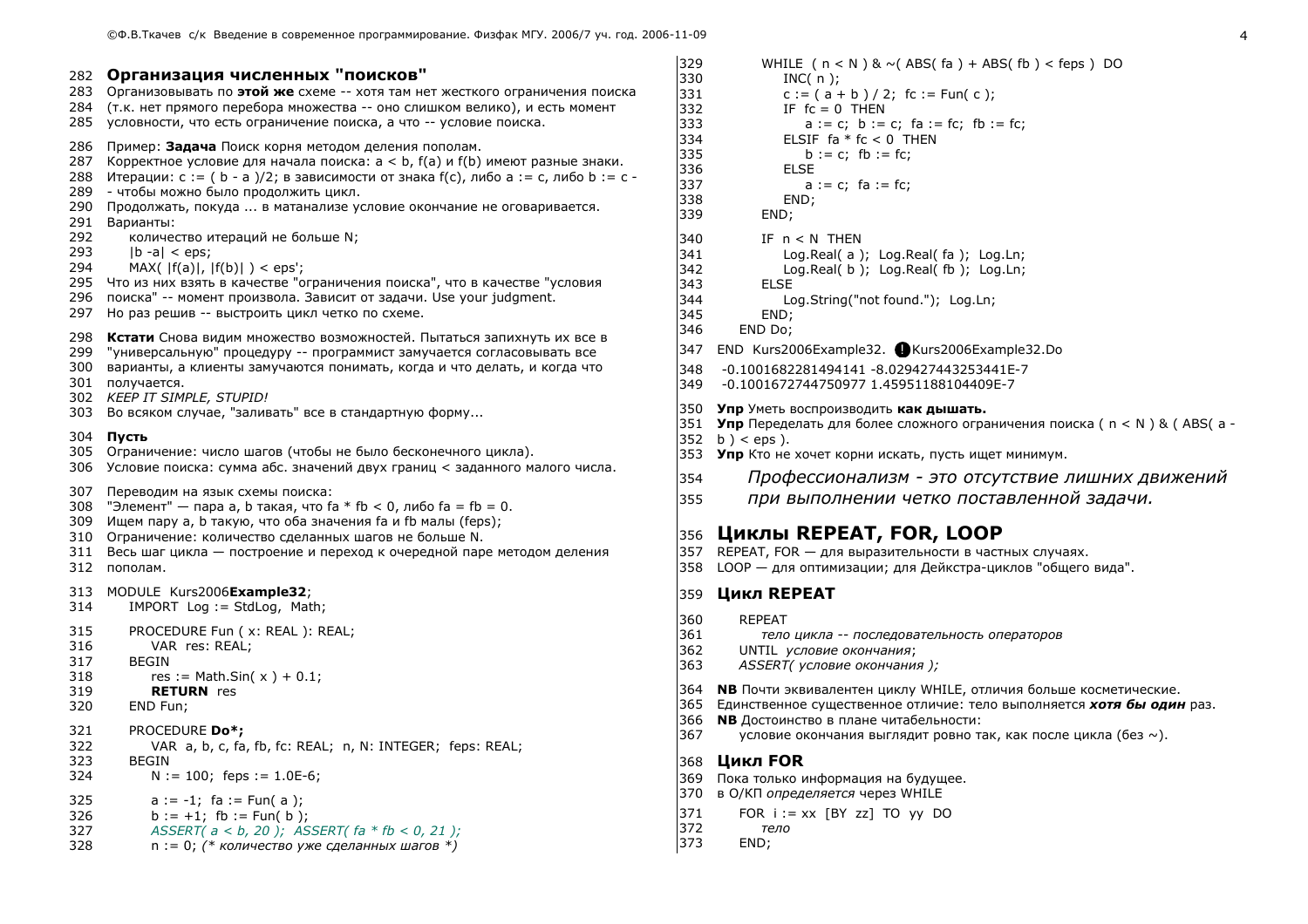- 374 для положит zz:
- 375  $i := xx$ :
- 376 WHILE  $i \leq y$  DO 377 тело:
- 378  $i := i + zz$
- 379 END:
- 380  $ASSERT(i = yy + 1);$
- 381 Никаких ограничений (напр., на знак zz).
- 382 **NB** i = "управляющая переменная" цикла.
- **NB** после выхода из FOR значение і определено!!!! (не как в старом Паскале) 383

### 384 Где полезен

- 385 Циклы при работе с матрицами, решетками и т.п.
- 386 FOR  $i := 0$  TO  $N - 1$  DO 387 FOR  $i := 0$  TO  $M - 1$  DO
- 388 . . . . . . . . . . . . . . . . . . . .
- 389 FND:
- 390 END:

#### \*\*\*Цикл LOOP 391

- 392 Для оптимизации WHILE со схемой поиска (актуально в вычислит.
- 393 приложениях).
- 394 **NB** Для информации только. Опасен при безконтрольном
- использовании -- м.б. трудно верифицировать программу. 395
- 396 Избегать!!!
- 397 Onepatop LOOP
- **LOOP** 398
- 399 любая последовательность операторов
- 400 END:
- 401 Спец. оператор **EXIT** выбрасывает на конец (ближайшего объемлющего) цикла-402 LOOP.
- 403 Соглашение Всегда его писать болдом! (нелокальная "передача управления")
- 404 Ситуация: условие поиска -- сложное, вычисление длинное. Промежуточные 405 результаты понадобятся в теле цикла.
- 406 взять первый кандидат;
- 407 WHILE ( $o.n.$ ) &  $\sim$ ( $v.n.$ ) DO
- 408 взять очередной кандидат
- 409 END;
- 410 эквивалентно:
- 411 взять первый кандидат;
- 412 **LOOP**
- 413 IF  $\sim$  (ограничение поиска) THEN **EXIT** END;
- 414 IF условие поиска THEN **EXIT** END:
- 415 взять очередной кандидат
- 416 END:
- 417 (\* обработка окончания цикла: \*)
- 418 IF ограничение поиска THEN
- 419 действия при успехе
- 420 **FLSE**
- 421 действия при НЕуспехе
- 422 END;
- 423 Теперь можно запомнить промежут. вычисления:
- 424 взять первый кандидат;

425 LOOP

- ВЫЧИСЛИТЬ УСЛОВИЕ ОГРАНИЧЕНИЯ; (\*\*\*\*\*\*\*\*\*\*\*\*\*\*\*\*\*\*\*\*\*\*) 426
- 427 IF  $\sim$  ( ограничение поиска ) THEN **EXIT** END:
- 428
- 429 IF условие поиска THEN **EXIT** END:
- 430 взять очередной кандидат
- 431 END:
- 432 (\* обработка окончания цикла: \*)
- 433 IF ограничение поиска THEN
- 434 действия при успехе
- 435 **ELSE** 436
	- действия при НЕуспехе
- 437 END:
- **NB** Не использовать для "оптимизации" трив. сложения и т.п. 438
- 439 (возможно, будет только хуже: ведь процессор пытается сам че-то
- 440 соптимизировать).
- 441 **NB** оптимизации всегда ухудшают читабельность --> понимание.
- 442 NB Обычная ошибка начинающих программистов -- преждевременная
- 443 оптимизация. Вся дальнейшая работа сильно затрудняется -- ведь структура
- 444 программы/алгоритмов еще меняется.
- 445 NB Программисты в общем плохо определяют, где нужно оптимизировать --
- 446 только через профайлинг! "But not yet..."
- **NB** Ваши "оптимизации" чаще всего демонстрируют, что вы еще чайники в 447
- 448 программировании.

## 449 Массивы-1

- 450 Записи = агрегаты из (а) фиксированного числа (б) индивидуально
- 451 поименованных полей (переменных):
- 452 Complex = RECORD x, y: REAL END:
- 453 Обращение к полям с помощью спец. селектора: напр., с.х переменная типа 454 RFAI.
- 455 Как аггрегировать большое число полей?
- 456 Простейший случай: есть однородность: напр., все поля REAL или INTEGER (или
- 457 Complex).
- 458 Рассмотрим такое объявление типа:
- 459 TYPE FancyVector = ARRAY 26 OF REAL;  $(*$  array = массив  $*)$
- 460 И потом объявление локальной или глобальной переменной:
- 461 v: FancyVector;
- 462 Связный блок памяти из 26 поставленных подряд переменных REAL, длина 463 SIZE(REAL) \* 26.
- 464 **NB** длина = только константа или константное выражение (в будущем: м.б. 465 отсутствие длины).
- 466 Константное выражение типа INTEGER: то, что может вычислить уже
- 467 компилятор, например, 52 МОD 2 или 25+один, где один - константа
- 468  $(CONST$  один = 1:).
- 469 Длину массива всегда можно узнать с помощью псевдо-функции LEN( v):
- 470 INTEGER.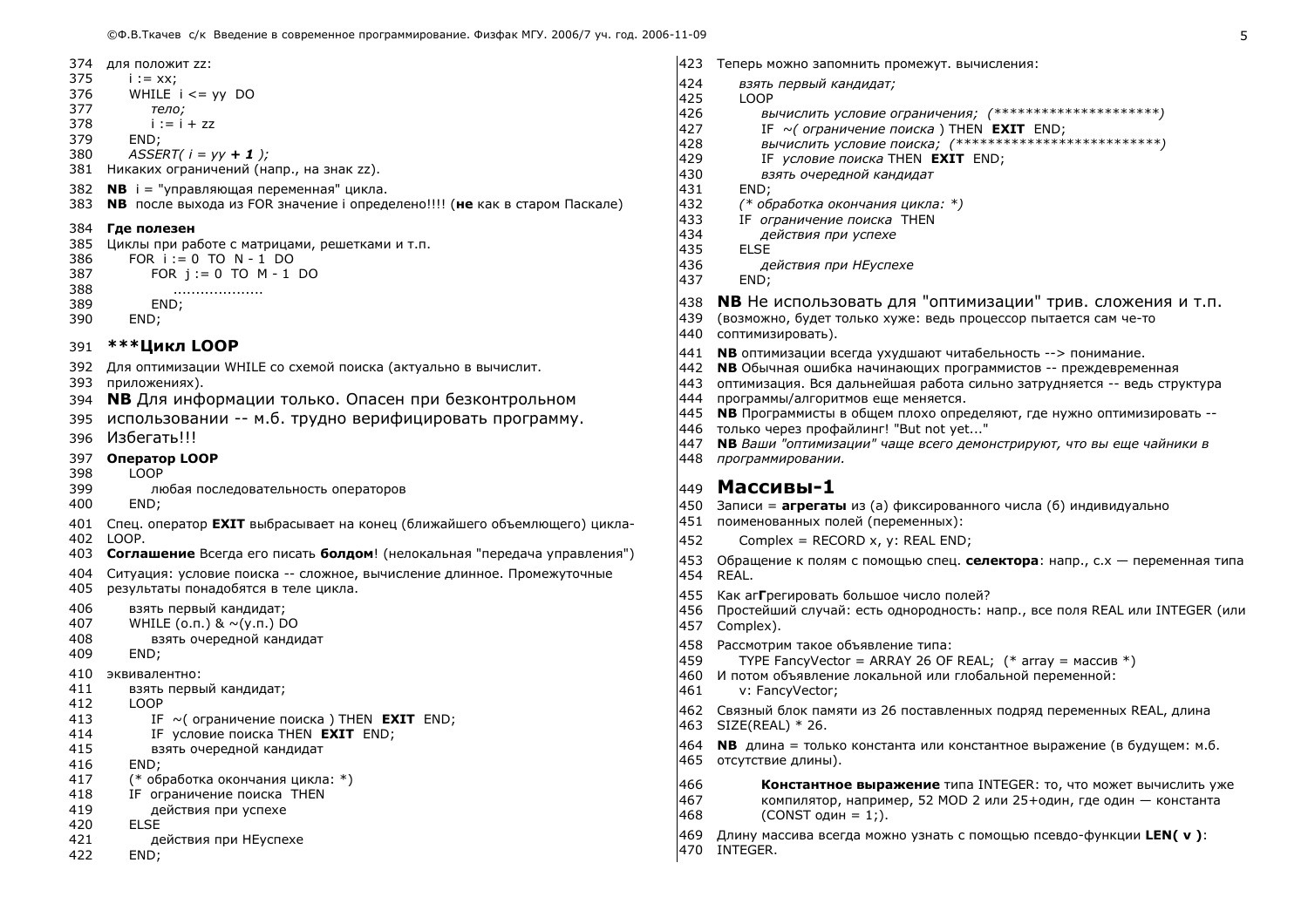| 472                      | 471 В данном случае REAL - тип элементов данного массива.<br>Вместо REAL может быть "заказан" INTEGER,  почти любой тип ("игра в<br>473 кубики"; ниже).                                                                                                                                                                            | 517<br>518<br>519               | 2001-08-28: Win XP slays buffer overflow bugs By John Leyden<br>Microsoft has eradicated buffer overflows with Windows XP, following a source<br>code security audit, group veep Jim Allchin claimed during a keynote at the                                                                                                                                                                                      |
|--------------------------|------------------------------------------------------------------------------------------------------------------------------------------------------------------------------------------------------------------------------------------------------------------------------------------------------------------------------------|---------------------------------|-------------------------------------------------------------------------------------------------------------------------------------------------------------------------------------------------------------------------------------------------------------------------------------------------------------------------------------------------------------------------------------------------------------------|
|                          | 474 Итак: массив ~ длина + тип эл-тов.                                                                                                                                                                                                                                                                                             | 520                             | Intel Developers Forum in San Jose                                                                                                                                                                                                                                                                                                                                                                                |
| 475<br>476               | Как обратиться к отд. составляющим этого <b>arperata</b> : v[ n ], где n — любое<br>выражение типа INTEGER со значением в сегменте $[0,$ LEN( $v$ ) - 1].                                                                                                                                                                          | 521<br>522<br>523               | 2002-01-24:  remember last November when Microsoft's Jim Allchin, group<br>vice president, said in a published interview that all buffer overflows were<br>eliminated in Windows XP?  the Universal Plug and Play vulnerability that was<br>found last month  was a buffer overflow.                                                                                                                              |
| 477                      | <b>NB</b> привыкнуть к этой комбинации: LEN( $v$ ) - 1, встречается постоянно.                                                                                                                                                                                                                                                     | 524                             |                                                                                                                                                                                                                                                                                                                                                                                                                   |
| 478                      | $v[ n ]$ — переменная типа REAL.                                                                                                                                                                                                                                                                                                   | 525                             | 2002-10-25:  the US government warned of a critical flaw that could allow                                                                                                                                                                                                                                                                                                                                         |
|                          | 479 Можно использовать всюду, где нужна переменная (ячейка памяти) данного<br>480 типа.                                                                                                                                                                                                                                            | 526<br>527                      | hackers to circumvent the secure networking system. The problem lies with<br>software in MIT Kerberos 5 called kadmind4<br>(Kerberos v4 compatibility administration daemon), which allows compatibility<br>with older administrative clients. A <b>buffer stack overflow</b> allows an attacker<br>to use a specially formed request to gain access to the KDC with the privileges<br>of a user running kadmind4 |
| 481                      | Почему эл-ты нумеруются от 0                                                                                                                                                                                                                                                                                                       | 528<br>529                      |                                                                                                                                                                                                                                                                                                                                                                                                                   |
| 483<br>484               | 482 Адресация:<br>переменная после компиляции = адрес.                                                                                                                                                                                                                                                                             | 530<br>531                      |                                                                                                                                                                                                                                                                                                                                                                                                                   |
| 485<br>486<br>487<br>488 | ADR( $v[i]$ ) = ADR( $v[0]$ ) + $i$ * SIZE( $\sigma$ тд. эл-та v).<br>Короче: индекс эл-та $\infty$ расстоянию от начала блока памяти, соотв-го массиву.<br>0) в программировании начинать с нуля наиболее естественно с логич. т.зр.<br>(Дейкстра, Дисциплина прог-я).<br>1) Если с 1, то всюду в маш. кодах будет резку $+/-1$ . | 532<br>533<br>534<br>535<br>536 | 2003-03-26:  McGraw [эксперт по безопасности] pierced the belief in a<br>single safe platform - though some are better than others.<br>"C is assembly language on steroids. Read Kernighan and Ritchie on input,<br>Chapter 7, page 164.<br>Don't do it that way -- the sure way to get a <b>buffer overflow <math>-</math> and that's</b>                                                                        |
| 489                      | Проход по массиву:                                                                                                                                                                                                                                                                                                                 | 537                             | the bible!                                                                                                                                                                                                                                                                                                                                                                                                        |
| 490<br>491               | цикл WHILE:<br>$i := 0:$                                                                                                                                                                                                                                                                                                           | 538<br>539                      | When you're choosing a language, use a typesafe language that controls<br>memory in a way that was invented in 1959"                                                                                                                                                                                                                                                                                              |
| 492                      | WHILE $i < LEN(v)$ DO (*действия*); INC(i) END;                                                                                                                                                                                                                                                                                    | 540                             | 2003-08-31:  OpenBSD's Todd Miller reports that an improper bounds check                                                                                                                                                                                                                                                                                                                                          |
|                          | 493 цикл FOR:                                                                                                                                                                                                                                                                                                                      | 541<br>542                      | [=buffer overflow] in the semget(2) system call can allow a local user to<br>cause a kernel panic                                                                                                                                                                                                                                                                                                                 |
| 494                      | FOR i := 0 TO LEN(v) - 1 DO (*действия*) END; ASSERT( $i = LEN(v)$ );                                                                                                                                                                                                                                                              |                                 |                                                                                                                                                                                                                                                                                                                                                                                                                   |
|                          | 495 Упр Написать проходы по массиву в обратном порядке с помощью WHILE и FOR.<br>496 Упр Написать модуль для вычислений с евклидовыми векторами Euclid = ARRAY                                                                                                                                                                     | 543<br>544<br>545               | 2004-05-26:  "It is a real embarrassment to the industry that people still<br>produce code with buffer overflows."  The MSBlast and Sasser worms both<br>used buffer overflows in Microsoft's Windows OS                                                                                                                                                                                                          |
| 498<br>499               | 497 3 OF REAL<br>PROCEDURE Add (IN a, b: Euclid; OUT c: Euclid);<br>PROCEDURE ScalProd (IN a, b: Euclid): REAL;                                                                                                                                                                                                                    | 546<br>547                      | 2004-09-03:  Cryptography can't help you if there's an exploitable buffer<br>overflow, and <b>buffer overflows</b> abound in code written in C.                                                                                                                                                                                                                                                                   |
| 500<br>501<br>502        | PROCEDURE VecProd ( IN a, b: Euclid; OUT c: Euclid );<br>PROCEDURE Scale (VAR a: Euclid; r: REAL);<br>PROCEDURE Norm ( IN a: Euclid ): REAL;                                                                                                                                                                                       | 548<br>549                      | 2004-09-04:  Oracle pushed out a host of long-awaited patches  The flaws<br>range from common memory errors known as <b>buffer overflows</b> to                                                                                                                                                                                                                                                                   |
| 503                      |                                                                                                                                                                                                                                                                                                                                    | 550                             | 2004-09-26:  A toolkit designed to exploit a recently-disclosed Microsoft                                                                                                                                                                                                                                                                                                                                         |
| 504                      | Проверки границ массивов                                                                                                                                                                                                                                                                                                           | 551<br>552                      | JPEG vulnerability<br>(http://www.theregister.co.uk/2004/09/15/windows_jpeg_bug) has been                                                                                                                                                                                                                                                                                                                         |
| 505<br>506               | Всегда гарантируется TRAP, если $n < 0$ или $n > =$ LEN(v).<br>Отключить эти проверки в Оберонах нельзя - в отличие от 6-ва других                                                                                                                                                                                                 | 553                             | released onto the net.  Malformed JPEG files are capable of triggering a                                                                                                                                                                                                                                                                                                                                          |
| 507                      | компиляторов.                                                                                                                                                                                                                                                                                                                      | 554                             | <b>buffer overflow</b> in a common Windows component (the GDI+ image viewing                                                                                                                                                                                                                                                                                                                                      |
| 508                      | Влияние на эффективность <=1% - многие проверяли (я тоже).                                                                                                                                                                                                                                                                         | 555                             | library)                                                                                                                                                                                                                                                                                                                                                                                                          |
| 509                      | <b>Buffer overflow (overrun)</b>                                                                                                                                                                                                                                                                                                   | 556<br>557                      | 2004-10-09:  An unpatched security vulnerability in popular older versions of<br>Microsoft Word poses a severe threat to users  The flaw stems from an                                                                                                                                                                                                                                                            |
| 510<br>511               | один из самых часто встречающихся типов "дыр" в программах на<br>фортране/С/С++                                                                                                                                                                                                                                                    | 558<br>559                      | <b>input validation error</b> in Word.  A <b>buffer overflow</b> vulnerability, the most<br>common class of security vulnerability, is to blame.                                                                                                                                                                                                                                                                  |
| 512<br>513<br>514        | родств: stack overflow, heap overflow, "off-by-one"<br>напр., массив ARRAY OF CHAR, принимающий "адрес" из браузера                                                                                                                                                                                                                | 560<br>561                      | 2005-08-20:  Adobe has issued updates to guard against a <b>buffer overflow</b><br>vulnerability in various versions of its popular Acrobat and Reader software                                                                                                                                                                                                                                                   |
| 515                      | Цитаты из новостей:                                                                                                                                                                                                                                                                                                                | 562                             | packages.  might be used to inject hostile code into vulnerable systems by                                                                                                                                                                                                                                                                                                                                        |
|                          |                                                                                                                                                                                                                                                                                                                                    |                                 |                                                                                                                                                                                                                                                                                                                                                                                                                   |

516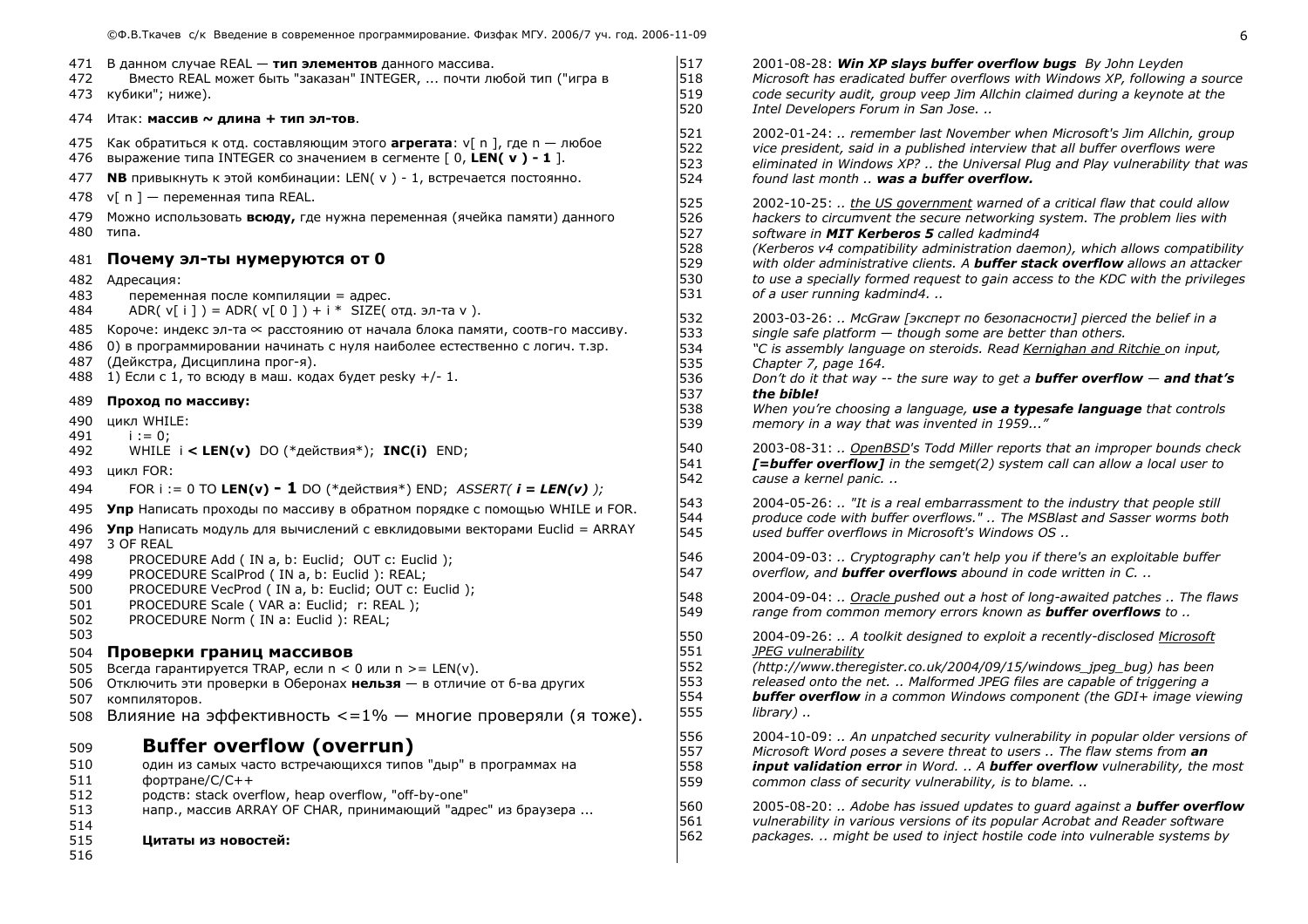| 563<br>564        | tricking potential victims into opening a maliciously constructed PDF file.<br>critical.                                                                        |
|-------------------|-----------------------------------------------------------------------------------------------------------------------------------------------------------------|
| 565<br>566        | Adobe Reader users on Windows or Mac OS are advised to upgrade to version<br>7.0.3 or 6.0.4.                                                                    |
| 567<br>568<br>569 | 2006-11-05 Ночью на 5м часу перекодирования DVD-9 гробанулся Nero v.7:<br>***BUFFER OVERFLOW***                                                                 |
| 570               | Помнить о:                                                                                                                                                      |
| 571               | (0) баранах и барашках;                                                                                                                                         |
| 572               | (1) ам. системе образования (MIT, Ivy League                                                                                                                    |
| 573               | BLAH-BLAH-BLAH);                                                                                                                                                |
| 574               | (2) лучших школах прог-я — в Цюрихе,                                                                                                                            |
| 575               | Новосибирске, Питере;                                                                                                                                           |
| 576               | (3) том, что учить студентов основам прог-я,                                                                                                                    |
| 577               | используя C/C++, есть преступление против                                                                                                                       |
| 578               | человечества в совершенно конкретном смысле.                                                                                                                    |
| 579               | Вспомним записи без явного типа. Аналогично:                                                                                                                    |
| 580               | VAR a, b: ARRAY 26 OF REAL;                                                                                                                                     |
| 581               | Можно написать                                                                                                                                                  |
| 582               | $a := b;$                                                                                                                                                       |
| 583<br>584<br>585 | компилятор "видит", что а и b имеют одинаковый тип.<br>Достаточно написать VAR a: ARRAY 26 OF REAL; b: ARRAY 26 OF REAL;<br>чтобы компилятор "сбился со следа". |
| 586<br>587        | <b>NB</b> Как и с записями: эта "тупость" компилятора заложена в дизайн:<br>ARRAY 4 OF REAL - релятивистский 4-вектор или кватернион?                           |
| 588<br>589        | Вспомним записи:                                                                                                                                                |
| 590               | TYPE Vector = ARRAY 26 OF REAL;<br>и объявляйте сколько угодно переменных и параметров типа Vector:                                                             |
| 591               | почти всё, что было сказано про передачу параметров относительно записей,                                                                                       |
| 592<br>593        | работает и здесь:<br>PROCEDURE ScalProd( (*IN*) a, b: Vector ): REAL;                                                                                           |
| 594               | PROCEDURE Rotate( VAR a: Vector; n: INTEGER );                                                                                                                  |
| 595               | Кунштюк: вспомогательный буфер в процедуре.                                                                                                                     |
| 596               | объявление:                                                                                                                                                     |
| 597<br>598        | PROCEDURE Do (IN a: Euclid; buf: Euclid; );<br><b>BbI30B:</b>                                                                                                   |
| 599               | Do( $a, a, $ );                                                                                                                                                 |
| 600               | buf — внутр. переменная-массив                                                                                                                                  |
| 601<br>602        | Нельзя: ассоциировать процедуру:<br>невозможно: PROCEDURE (v: Vector) Norm(): REAL;                                                                             |
| 603               | Но всегда возможно:                                                                                                                                             |
| 604<br>605        | <b>TYPE</b><br>$Vector = RECORD$                                                                                                                                |
| 606               | a: ARRAY 26 OF REAL                                                                                                                                             |
| 607               | END;                                                                                                                                                            |

```
608 Непрерывный блок памяти,
|609   обращение к эл-там v.a[ i ], в машинных кодах — никакой разницы.
610
|611 "Игра в кvбики"
612
613 Запись у которой одно из полей - массив.
614
       TYPF
615
           Minkowski = RECORD
616
              E: REAL:
617
              m: Euclid
618
           END:
619 Упр Используя тип Euclid и соотв. процедуры, написать модуль для работы с
620 Minkowski:
621
        PROCEDURE Prod( a, b): REAL; (* a.E * b.E - a.m * b.m *)622 и т.д.
623
624 Теперь массив записей:
625
        TYPE
           Complex = RECORD x, y: REAL END:
626
627
           Vector = ARRAY 26 OF Complex;
628
        VAR v: Vector:
629 тогда:
630
        v[i] — переменная типа Complex (запись с двумя полями).
631
        V[i]. X — переменная типа REAL.
632 [i] как ранее x - селектор.
633 Применение к (возможно, составному) имени селектора — получение другой,
634 более "мелкой" переменной, составной части исходной.
635 Может иметь место нагромождение селекторов - но всегда линейная цепочка.
636 Теперь массив массивов:
637
        TYPE Matrix = ARRAY 26 OF Vector;
638 Каждый Vector — непр. блок памяти известного размера — компилятору больше
639 ничего не нужно, чтобы отвести память под
640
        VAR m: Matrix;
641 Тогда:
642
        m[i]— Vector, можно написать m[ i ] : = v, где v: Vector;
643
        m[i][j] - Complex;
644
        m[i][i].x - REAL.
645 Выражения — составные имена [designators] — в качестве имен.
646 Упр Написать процедуру, переставляющую в 0-место заданный вектор (Vector)
647 матрицы (Matrix):
        PROCEDURE Change (VAR m: Matrix; i: INTEGER);
648
```

```
649 Синтаксич. сокращения:
```

```
650
          m[i][j] \rightarrow m[i,j]
```
- 651 Компилятора раскрывает m[ i, j ] обратно в m[ i ][ j ] в самом начале своего
- 652 анализа, еще не зная, к чему относятся индексы.

```
653 А также:
```
- 654 TYPE Matrix = ARRAY 26, 26 OF Complex;
- 655 BMeCTO ARRAY 26 OF ARRAY 26 OF Complex;
- 656 снова чисто синтаксическое сокращение.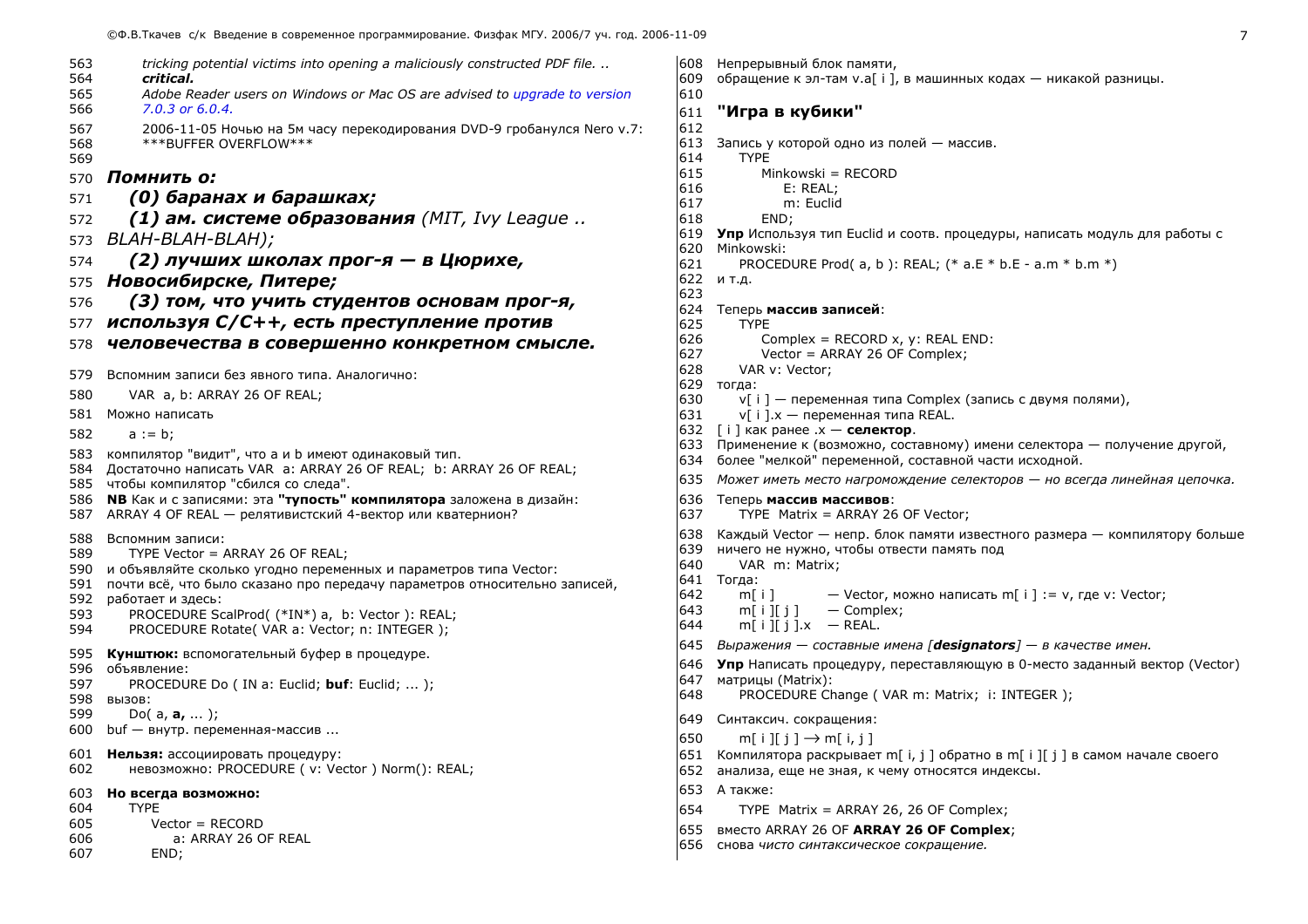- 657 **LEN( m, 0)** — длина по первому индексу.
- 658 LEN( $m, 1$ ) — длина по второму индексу.
- 659 И Т.Д.
- 660 Упр Выяснить с помощью Сообщения..., можно ли ставить выражение (а не
- константное выражение) в качестве второго аргумента. 661

## 662 По поводу фортрана:

- 663 Очевидно, как расположены эл-ты многомерных массивов в памяти:
- 664 m[0, 0], m[0, 1], m[0, 2], ... m[0,25], m[1, 0], ...
- 665 т.е. "по строкам".
- 666 В фортране они хранятся "по столбцам" (Бэкус...) важно знать для 667 сопряжения ....

#### Открытые массивы в качестве параметров 668

- Например, часто встречающаяся функция: длина вектора. 669
- 670 Для любых ARRAY (\*что угодно\*) OF REAL.
- 671 Решение:
- 672 PROCEDURE Norm ( (\* IN \*) v: ARRAY OF REAL ): REAL;
- 673 VAR i: INTEGER: sum. t: REAL:
- 674 **BEGIN**
- 675 sum :=  $0$ : i := 0:
- 676 WHILE  $i <$  LEN( $v$ ) DO
- 677  $t := v[i]$ sum :=  $sum + t * t$ :
- 678 679  $i := i + 1$
- 680 END:
- 681 **RETURN** Math.Sqrt(sum)
- 682 END Norm;
- 683 Если
- 684 TYPE Vector = ARRAY 11 OF REAL, и
- 685 VAR v: Vector,
- 686 то **можно** вызвать  $r := \text{Norm}(v)$ .
- 687 Упр Реализовать процедуру, вычисляющую определитель квадратной матрицы
- (простейшим способом по Гауссу, без выделения "главного" элемента). 688
- 689 **Упр** Реализовать процедуру, решающую систему линейных уравнений (тем же
- простейшим способом). Начать с фиксации сигнатуры (коэффициенты левых 690
- 691 частей, правые части, результат).
- 692
- 693 Простой пример работы с массивами: цепочки литер.
- 694
- Алфавиты, цепочки литер, лексикографич. 695
- **упорядочение** 696
- 697 Алфавит = конечный символов-литер.
- 698 Набор упорядочен, т.е. есть договоренность, всегда позволяющая для двух
- 699 разных литер решить, которая из них "предшествует" ("меньше", "младше")
- другой. Пишута < 6 и т.п. 700
- 701 Такой набор можно перенумеровать в соответствии с их порядком (не
- 702 обязательно подряд идущими числами).
- 703 Тогда у каждой литеры есть **числовой код**.
- 704 Тогда сравнение литер = сравнение их номеров (числовых кодов).
- 705 NB Нумерация и порядок могут быть разными для одного набора символом
- 706 (KOI8-R, Win-1251, Unicode).
- 707 Примеры Обычный алфавит а, б, в, ...; набор литер ASCII; набор литер
- 708 Unicode: литеры языка О/КП.

## 709 Литеры в КП

- 710 Типы значений CHAR (16 бит) и SHORTCHAR (8 бит).
- 711 Записываются либо непосредственно.
- 712 либо как 16-ричное значение с суффиксом Х.
- 713 20X **SPACE**
- 714 21X  $\blacksquare$  $\mathbf{u}$
- 715 22X
- $716...$ 717 COX A
- 718 C1X **Б**
- 719  $\sim$
- 720 FOX  $\overline{a}$
- 721 E1X - 6
- $722...$
- 723

### 724 Переменные типа CHAR

- 725 Пусть VAR с: CHAR; тогда:
- 726  $C := "!"$
- 727  $c := 21X;$
- 728  $c := 09X$ ; (\* tab \*)
- 729 с: = 00Х; (\* символ конца цепочек литер \*)
- 730  $c := 0$ : (\* **ошибка!** \*)
- 731 Упр Написать програмку, в которой проверялась бы корректность таких
- 732 присваиваний.

## 733 Цепочки литер

- 734 Цепочка литер = произвольная конечная последовательность литер. Будем
- 735 заключать в кавычки (О/КП допускают как двойные, так и одинарные).
- 736 У цепочки есть длина (смысл -- естественный).
- 737 Примеры "абаа", "вяааавввв", "\*&^%\$#@, ^\*&#%@\$!".
- 738 Упр Определить длину этих цепочек.
- 739 КП Предопределенная функция LEN("абаа") -> 4. Вычисляется (в данном
- 740 случае) еще при компиляции.

### 741 Лексикографич. (словарное) упорядочение цепочек литер:

- 742 основано на порядке литер в алфавите;
- 743 сначала сравниваются первые (крайние левые) литеры и т.п. (будет
- 744 упражнение на программирование).
- 745 КП Допустимы выражения "абак" < "кабак" (операция сравнения с двумя
- 746 операндами). Результат здесь имеет тип BOOLEAN (т.е. TRUE или FALSE).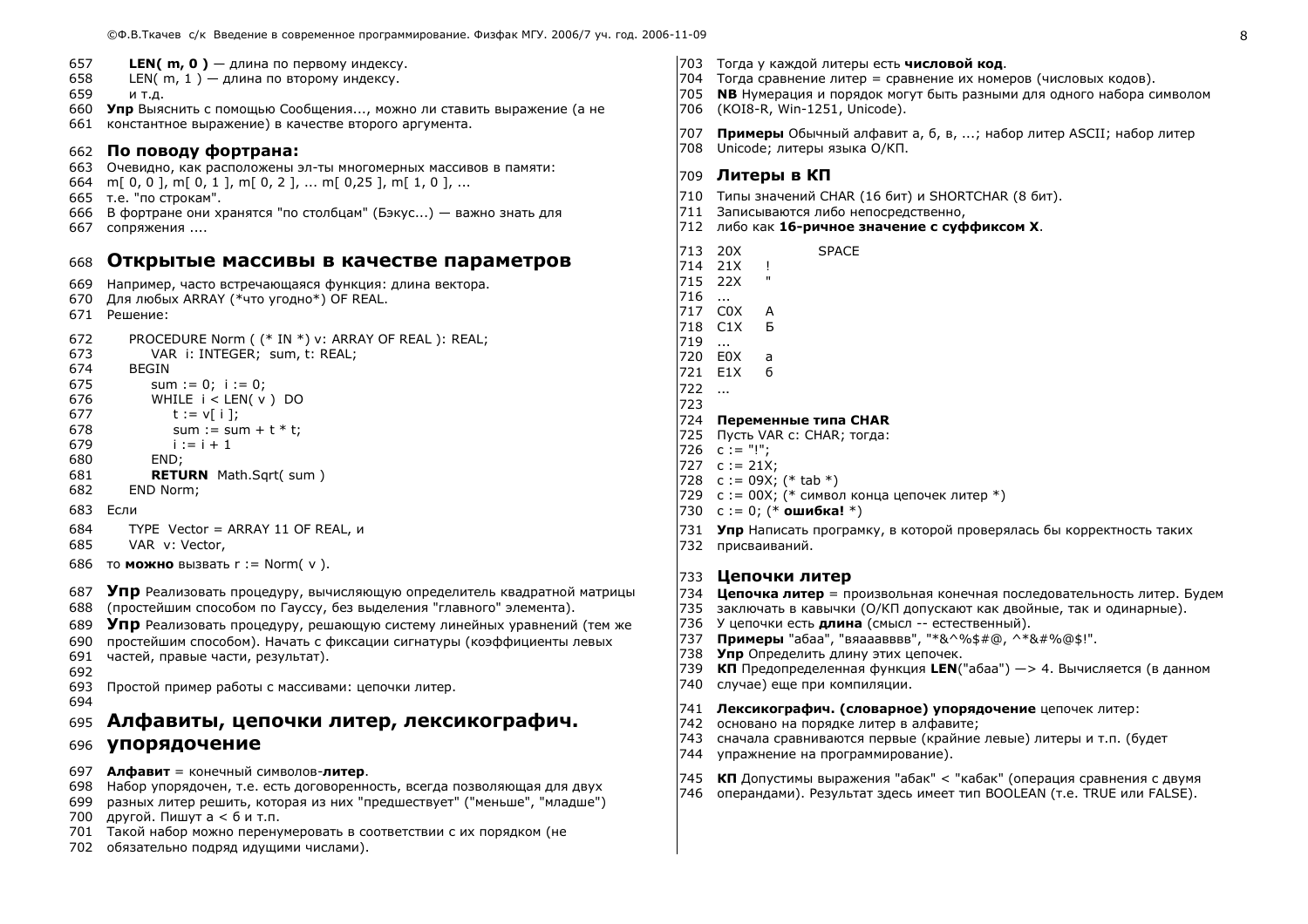|                                                             | 747 Цепочки литер в КП                                                                                                                                                                                                                                                                                                                                                                                                                                                                                                                                                                                                                            |                                                  | 795 Macсивы литер. Неявный тип String                                                                                                                                                                                                                                                                                                                                                                                                                                                                                                                                                                                                                                                                                                           |
|-------------------------------------------------------------|---------------------------------------------------------------------------------------------------------------------------------------------------------------------------------------------------------------------------------------------------------------------------------------------------------------------------------------------------------------------------------------------------------------------------------------------------------------------------------------------------------------------------------------------------------------------------------------------------------------------------------------------------|--------------------------------------------------|-------------------------------------------------------------------------------------------------------------------------------------------------------------------------------------------------------------------------------------------------------------------------------------------------------------------------------------------------------------------------------------------------------------------------------------------------------------------------------------------------------------------------------------------------------------------------------------------------------------------------------------------------------------------------------------------------------------------------------------------------|
|                                                             | 748 О записи константных цепочек уже сказали.<br>749 Переменные: неявный тип String (ShortString).<br>750 Используются массивы литер: ARRAY OF CHAR.<br>751 Литеры размещаются с начала массива.<br>752 В конце ставится ОХ. Т.е. длина массива > = длина цепочки + 1.                                                                                                                                                                                                                                                                                                                                                                            | 797<br>800                                       | 796 Минимальные средства обработки строк включены в язык, чтобы с удобством<br>удовлетворять нужды "скриптования" (обычно используют отдельный<br>798 скриптовый язык типа perl, python, и т.п.).<br>799 0/КП - сам себе скриптовый язык!!!                                                                                                                                                                                                                                                                                                                                                                                                                                                                                                     |
| 754<br>755                                                  | 753 <b>NB</b> Возможность хранить значение типа String в массивах разной длины<br>подобна возможности хранить одно и то же числовое значение (скажем, 1) в<br>переменных INTEGER (32 бита), LONGINT (64 бита), SHORTING (16 бит), BYTE (8<br>756 бит). И для целых, и для цепочек значение может не поместиться в соотв.<br>757 "контейнер".                                                                                                                                                                                                                                                                                                      |                                                  | 801 Есть целые числа - есть цепочки литер String (состоят из CHAR = 2 байта,<br>802 подразумевается Unicode).<br>803 Будем говорить про них. (Есть еще ShortString - Extended ASCII, SHORTCHAR, 1<br>804 байт; все аналогично).                                                                                                                                                                                                                                                                                                                                                                                                                                                                                                                 |
| 758<br>759<br>761<br>763<br>764                             | Пусть VAR s: ARRAY 30 OF CHAR; тогда можно записать:<br>s := "Николай Вальтерович";<br>760 После этого<br>$s[0] = "H"$ $u s[1] = "u"$ $u $ $s[18] = "u"$ $u s[19] = 0X$<br>762 причем значения эл-тов s[20] и выше — неопределены (т.е. там будет "мусор").<br>Но сл. присваивание вызовет ошибку:<br>$s := "012345678901234567890123456789";$<br>765 <b>Q</b> Почему?<br>766 Упр Проверить все вышесказанное с помощью реальных программ.                                                                                                                                                                                                        | 809                                              | 805 Есть целые разной величины - есть цепочки разной длины.<br> 806  — константы изображаются как "ждло lkjh *&^%\$" или 'длоп0986   ';<br>807 внешние кавычки не часть значения;<br>808 можно в содержимое вставлять"другие" кавычки, напр.: """""" (несколько<br>одинарных внутри пары двойных) или """""" (несколько двойных внутри пары<br>810 одинарных);<br>$ 811 - \mu$ ля таких значений разрешаются лексикографические сравнения:<br>$ 812 \lt, >, < =, > =, =, #$ (как в словаре, в соотв. с числовыми кодами соотв. литер;<br>813 подробнее отдельно);<br>$ 814 - \phi$ ункция LEN: LEN("123") = 3.                                                                                                                                  |
| 767<br>768<br>770<br>774                                    | Пусть VAR s: ARRAY 30 OF CHAR; t: ARRAY 100 OF CHAR; и<br>s := "Николай Вальтерович";<br>769 Тогда можно написать<br>$t := s$ \$;<br>771 произойдет поэлементное копирование цепочки, включая ОХ.<br>772 <b>NB</b> Если в t не хватит места $\rightarrow$ облом.<br>773 Можно и обратно: s := t\$; важно, чтобы String-значение, хранящееся в t,<br>помещалось в s вместе с 0Х.                                                                                                                                                                                                                                                                   |                                                  | 815 Есть переменные для целых чисел разного размера (INTEGER, SHORTINT, BYTE,<br>816 LONGINT) — есть способ хранить цепочки разной длины: в массивах литер:<br>817 — для хранения используются переменные типов ARRAY OF CHAR (и ARRAY OF<br>[818 SHORTCHAR) разной длины (как INTEGER, SHORTINT, BYTE, LONGINT все<br> 819 используются для хранения целочисленных значений);<br>820 — если VAR a: ARRAY 100 OF CHAR; (если POINTER, то )<br>821 то после:                                                                                                                                                                                                                                                                                     |
| 775<br>776<br>777                                           | Еще раз: $c$ \$ = цепочка литер (без 0Х), хранящаяся в массиве с.<br>Конкатенация цепочек<br>"Николай" + " " + "Вальтерович" -> "Николай Вальтерович"                                                                                                                                                                                                                                                                                                                                                                                                                                                                                             | 822<br>823<br>825                                | $a := "kypc";$<br>содержимое а, поэлементно: "к", "у", "р", "с", ОХ, мусор;<br>824 при этом<br>LEN( $a$ ) = 100                                                                                                                                                                                                                                                                                                                                                                                                                                                                                                                                                                                                                                 |
| 780<br>783<br>784<br>785<br>786<br>789<br>790<br>791<br>792 | 778 Выполняется (как всегда в О/КП) слева направо.<br>779 <b>NB</b> Конкатенация (как и операции сравнения литерных цепочек) подразумевает,<br>если нужно, переход от массивов к соотв. значениям типа String (т.е. литеры<br>781 после 0Х игнорируются).<br>782 Пусть VAR a, b, c, d: ARRAY 100 OF CHAR; и<br>а := "Николай";<br>$b := "$ ;<br>с := "Вальтерович";<br>$d := a + b + c;$<br>787 Тогда компилятор поймет, что мы хотим конкатенировать три цепочки и сделает<br>788 соотв. код.<br>В итоге пройдет проверка<br>ASSERT( d\$ = "Николай Вальтерович" );<br>Все остальные операции с цепочками (поиск, замена, преобразование чисел в | 826<br>829<br>830 то<br>831<br>832<br>838<br>840 | LEN( $a\$ ) = 4 – <b>He 5!</b><br>827 - если еще VAR b: ARRAY 90 OF CHAR;<br>828 и выполнено<br>$b := "2005";$<br>$a := b$ - compiler error;<br>а : = b\$ — эквивалентно а : = "2005";<br>833 (NB $$$ - пример "разыменования", т.е. "превращения переменной в значение"<br>834 - частный случай превращения имени в называемый объект).<br>835 Аналогично происходит передача значения value-параметру (можно написать<br>836 StdLog.String(a\$))<br>$ 837 -$ есть операция конкатенации, обозначаемая +:<br>$a := a + b - \kappa$ ак если бы а := "курс2005"; (спецлитера 0Х всегда только в<br>839 конце).<br>— TRAP если результат в правой части слишком длинен, чтобы поместиться<br>841 (вместе с 0X) в массиве, который указан в левой. |
| 793<br>794                                                  | цепочки и обратно и т.п.) — в модуле Strings (ниже).                                                                                                                                                                                                                                                                                                                                                                                                                                                                                                                                                                                              |                                                  |                                                                                                                                                                                                                                                                                                                                                                                                                                                                                                                                                                                                                                                                                                                                                 |